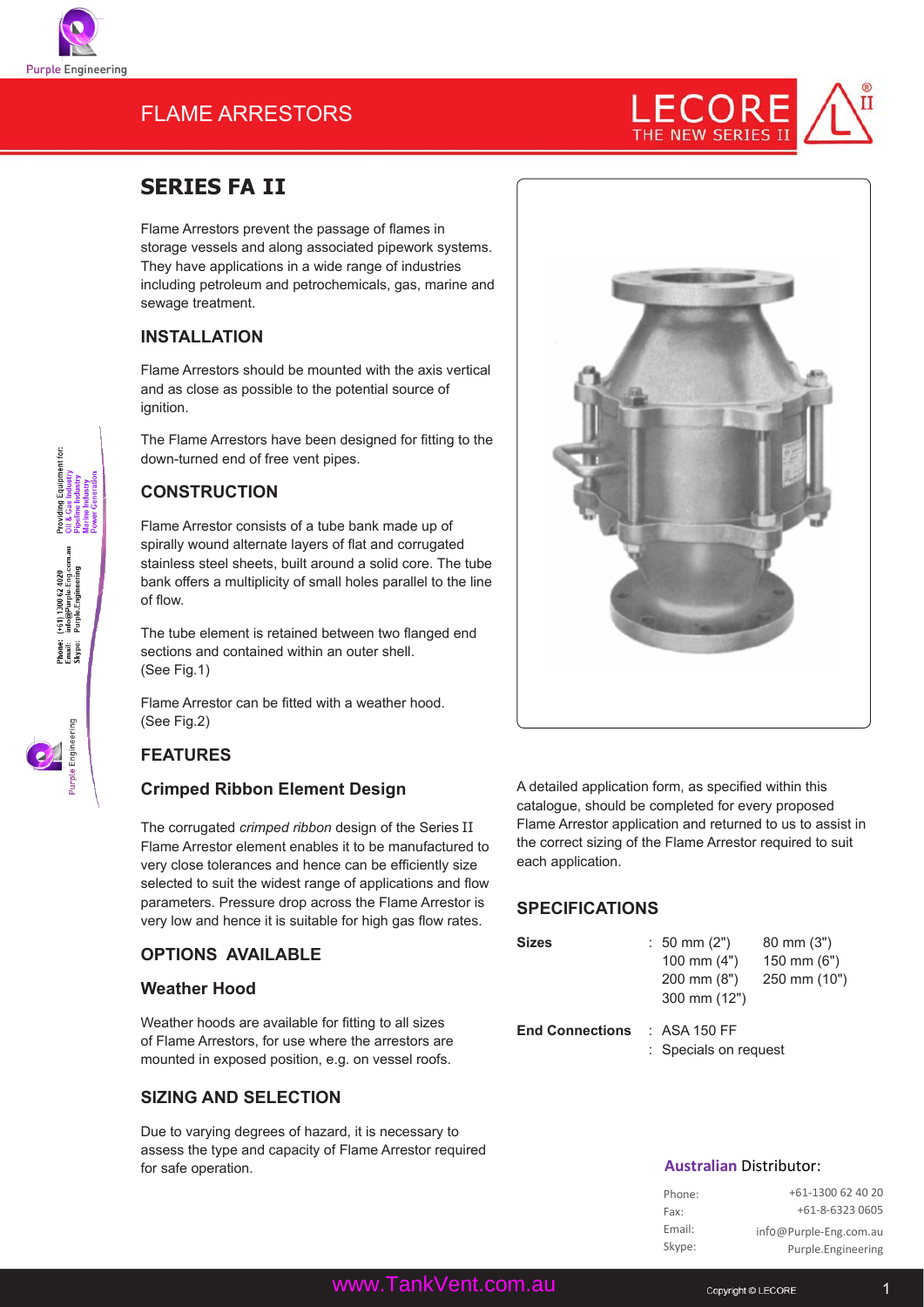

# **FLAME ARRESTOR FLAME ARRESTOR SERIES FA II** DIMENSIONS



| $H = No.$ of Holes<br>$J =$ Hole Dia.<br>Equispaced<br>on `K' PCD | O<br>Щ |
|-------------------------------------------------------------------|--------|
| E                                                                 |        |

|     | NOMINAL SIZE |     | A          |     | в          |    | C         |     | D          |  |
|-----|--------------|-----|------------|-----|------------|----|-----------|-----|------------|--|
| mm  | inch         | mm  | inch       | mm  | inch       | mm | inch      | mm  | inch       |  |
| 50  | 2            | 57  | $2 - 1/4$  | 165 | $6 - 1/2$  | 22 | 7/8       | 333 | $13 - 1/8$ |  |
| 80  | 3            | 79  | $3 - 1/8$  | 200 | $7 - 7/8$  | 22 | 7/8       | 406 | 16         |  |
| 100 | 4            | 105 | $4 - 1/8$  | 229 | 9          | 22 | 7/8       | 470 | $18 - 1/2$ |  |
| 150 | 6            | 159 | $6 - 1/4$  | 286 | $11 - 1/4$ | 25 | 1         | 521 | $20 - 1/2$ |  |
| 200 | 8            | 210 | $8 - 1/4$  | 340 | $13 - 3/8$ | 25 | 1         | 641 | 25-1/4     |  |
| 250 | 10           | 260 | $10 - 1/4$ | 432 | 17         | 35 | $1 - 3/8$ | 772 | 30-7/8     |  |
| 300 | 12           | 305 | 12         | 486 | $19 - 1/8$ | 35 | $1 - 3/8$ | 940 | 37         |  |

|     | NOMINAL SIZE |     | E.         |     | F          |     | G          | н           |
|-----|--------------|-----|------------|-----|------------|-----|------------|-------------|
| mm  | inch         | mm  | inch       | mm  | inch       | mm  | inch       | No.of Holes |
| 50  | 2            | 184 | $7 - 1/4$  | 219 | $8 - 5/8$  | 111 | $4 - 3/8$  |             |
| 80  | 3            | 267 | $10 - 1/2$ | 248 | $9 - 3/4$  | 146 | $5 - 3/4$  | 4           |
| 100 | 4            | 318 | $12 - 1/2$ | 300 | $11 - 7/8$ | 165 | $6 - 1/2$  | 8           |
| 150 | 6            | 410 | 16-1/8     | 406 | 16         | 229 | 9          | 8           |
| 200 | 8            | 508 | 20         | 495 | $19 - 1/2$ | 276 | $10 - 7/8$ | 8           |
| 250 | 10           | 641 | $25 - 1/4$ | 638 | $25 - 1/8$ | 330 | 13         | 12          |

300 | 12 | 762 | 30 | 762 | 30 | 391 | 15-3/8 | 12

|     | NOMINAL SIZE |    | J     |     | Κ          |                | М  | N   | P  |
|-----|--------------|----|-------|-----|------------|----------------|----|-----|----|
| mm  | inch         | mm | inch  | mm  | inch       | No.            | mm | No. | mm |
| 50  | 2            | 19 | 3/4   | 121 | $4 - 3/4$  | $\overline{c}$ | 16 | 1   | 16 |
| 80  | 3            | 19 | 3/4   | 152 | 6          | 2              | 16 | 2   | 16 |
| 100 | 4            | 19 | 3/4   | 191 | $7 - 1/2$  | 2              | 16 | 4   | 16 |
| 150 | 6            | 22 | 7/8   | 241 | $9 - 1/2$  | 2              | 20 | 4   | 20 |
| 200 | 8            | 22 | 7/8   | 298 | $11 - 3/4$ | 2              | 20 | 4   | 20 |
| 250 | 10           | 24 | 15/16 | 362 | $14 - 1/4$ | 2              | 24 | 6   | 24 |
| 300 | 12           | 24 | 15/16 | 432 | 17         | 2              | 24 | 6   | 24 |

### **Australian** Distributor:

| Phone: | +61-1300 62 40 20      |
|--------|------------------------|
| Fax:   | +61-8-6323 0605        |
| Email: | info@Purple-Eng.com.au |
| Skype: | Purple.Engineering     |



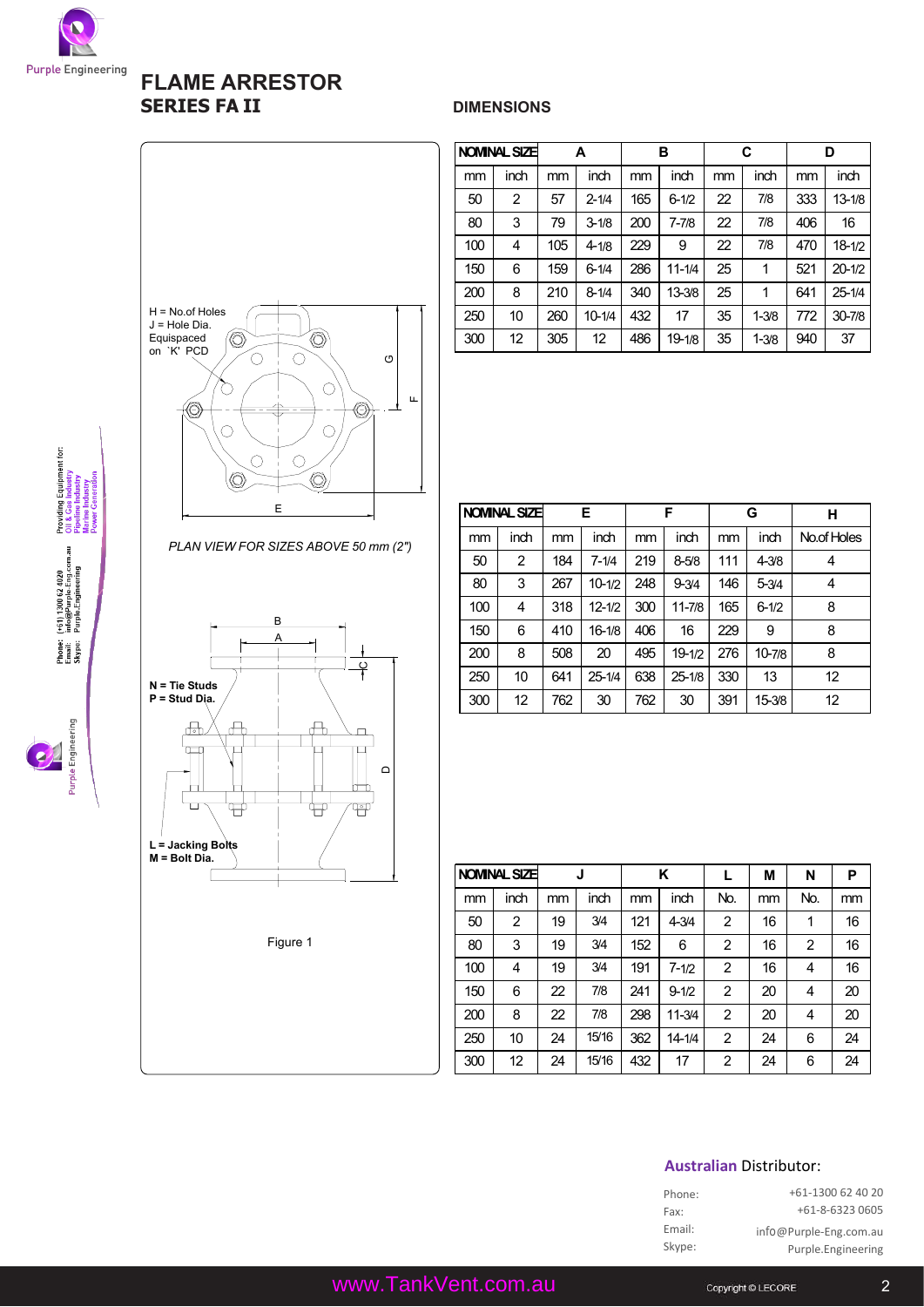

Providing Equipment for:<br>Oil & Gas Industry<br>Pipeline Industry

(+61) 1300 62 4020<br>info@Purple-Eng.com.au<br>Purple.Engineering

Phone:<br>Email:<br>Skype:

PH Engineer



#### **DIMENSIONS**

**WITH HOOD**

|     | <b>NOMINAL SIZE</b> |      | A          |     | в                 |
|-----|---------------------|------|------------|-----|-------------------|
| mm  | inch                | mm   | inch       | mm  | inch              |
| 50  | $\overline{2}$      | 445  | $17 - 1/2$ | 305 | $12 \overline{ }$ |
| 80  | 3                   | 534  | 21         | 343 | $13 - 1/2$        |
| 100 | 4                   | 648  | $25 - 1/2$ | 394 | $15 - 1/2$        |
| 150 | 6                   | 700  | $27 - 1/2$ | 394 | $15 - 1/2$        |
| 200 | 8                   | 832  | $32 - 3/4$ | 508 | 20                |
| 250 | 10                  | 1000 | $39 - 3/8$ | 635 | 25                |
| 300 | 12                  | 1200 | 47         | 750 | $29 - 1/2$        |



#### **Australian** Distributor:

| Phone: | +61-1300 62 40 20      |
|--------|------------------------|
| Fax:   | +61-8-6323 0605        |
| Email: | info@Purple-Eng.com.au |
| Skype: | Purple.Engineering     |
|        |                        |